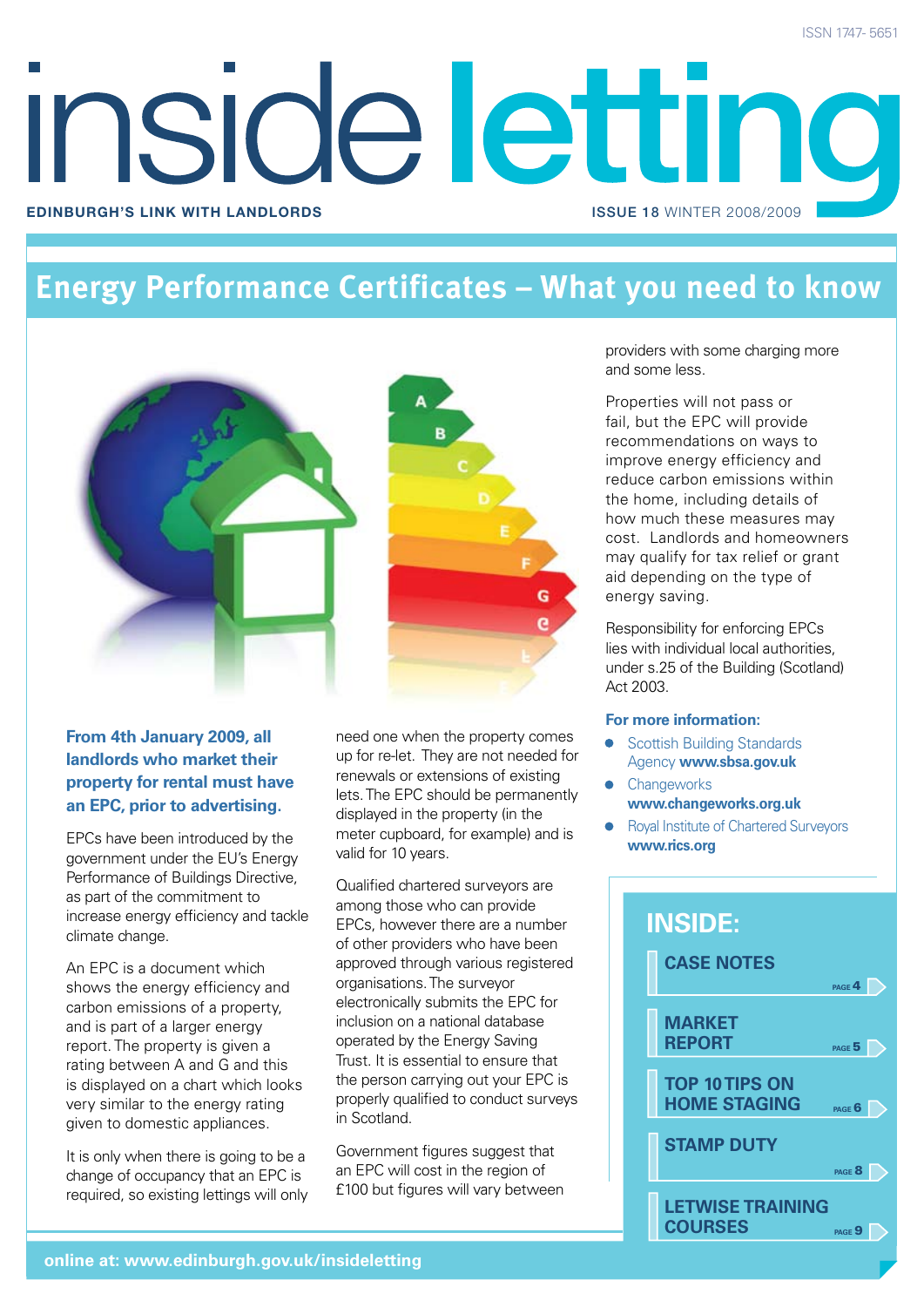## **welcome**

#### Welcome to the Winter edition of Inside Letting

Welcome to issue 18 of Inside Letting and to 2009. The New Year brings many changes to the lettings market. This edition gives you updates on three significant legislation changes to be introduced in the coming months.

Our cover story tells you what you need to know about Energy Performance Certificates, introduced at the start of the year. There are also likely to be changes to landlord registration fees introduced in February and from 1 April the rules regarding evictions are changing – see page 3 for more information.



The market report (page 5) tells us about the new phenomenon of 'reluctant landlords' and highlights increasing competition in the market, so make the most of the top ten tips on home staging (page 6) to give your property the edge.

Changes to both the market and legislation make it more important than ever to keep up to date, so we hope you find this edition of Inside Letting gives you everything you need to stay on top of your game.

As ever, I welcome your comments and feedback. **Please send to insideletting@edinburgh.gov.uk**. **Lindsay Souter**

### **Edinburgh Landlord Day Round Up**

44

**Twenty-eighth October 2008 saw the most successful Landlord Day yet with more landlords than ever visiting the exhibition. Nearly 500 existing and potential landlords, letting agents and even some tenants flocked to the Assembly Rooms where they could browse the information provided by the 35 exhibitors.**

The draw of the day was undoubtedly the seminar programme which gave the attendees a new topic every hour. The most popular seminar of the day was "Top ten tips for achieving a high energy performance rating." This session explained how to improve

energy efficiency in preparation for an Energy Performance Certificate survey.

> **I cannot speak highly enough about the event.**

The coffee lounge, sponsored by McEwan Fraser, provided a welcome chill-out space away from the bustle of the exhibition.

Feedback from both exhibitors and visitors was very positive.

- 91% of visitors rated the range of exhibitors good or excellent
- 90% of visitors rated the event good or excellent
- 82% of visitors rated their seminar experience as "informing"
- 100% of exhibitors said they would want to exhibit again

With comments like, "A great day that was well worth the time and effort" and "I cannot speak highly enough about the event", Edinburgh Landlord Day was definitely a resounding success and the event is a must in the diary of anyone involved in Edinburgh's lively private rented marketplace.



Inside Letting is published by The City of Edinburgh Council. Please contact:

**Lindsay Souter, The City of Edinburgh Council Chesser House, 500 Gorgie Road Edinburgh EH11 3YJ Tel: 0131 529 7454**

All rights reserved. Material contained in this publication may not be reproduced, in whole or in part, without prior permission of the City of Edinburgh Council (OR OTHER COPYRIGHT OWNERS). Whilst every effort is made to ensure that the information given herein is accurate, no legal responsibility is accepted for any errors, omissions or misleading statements.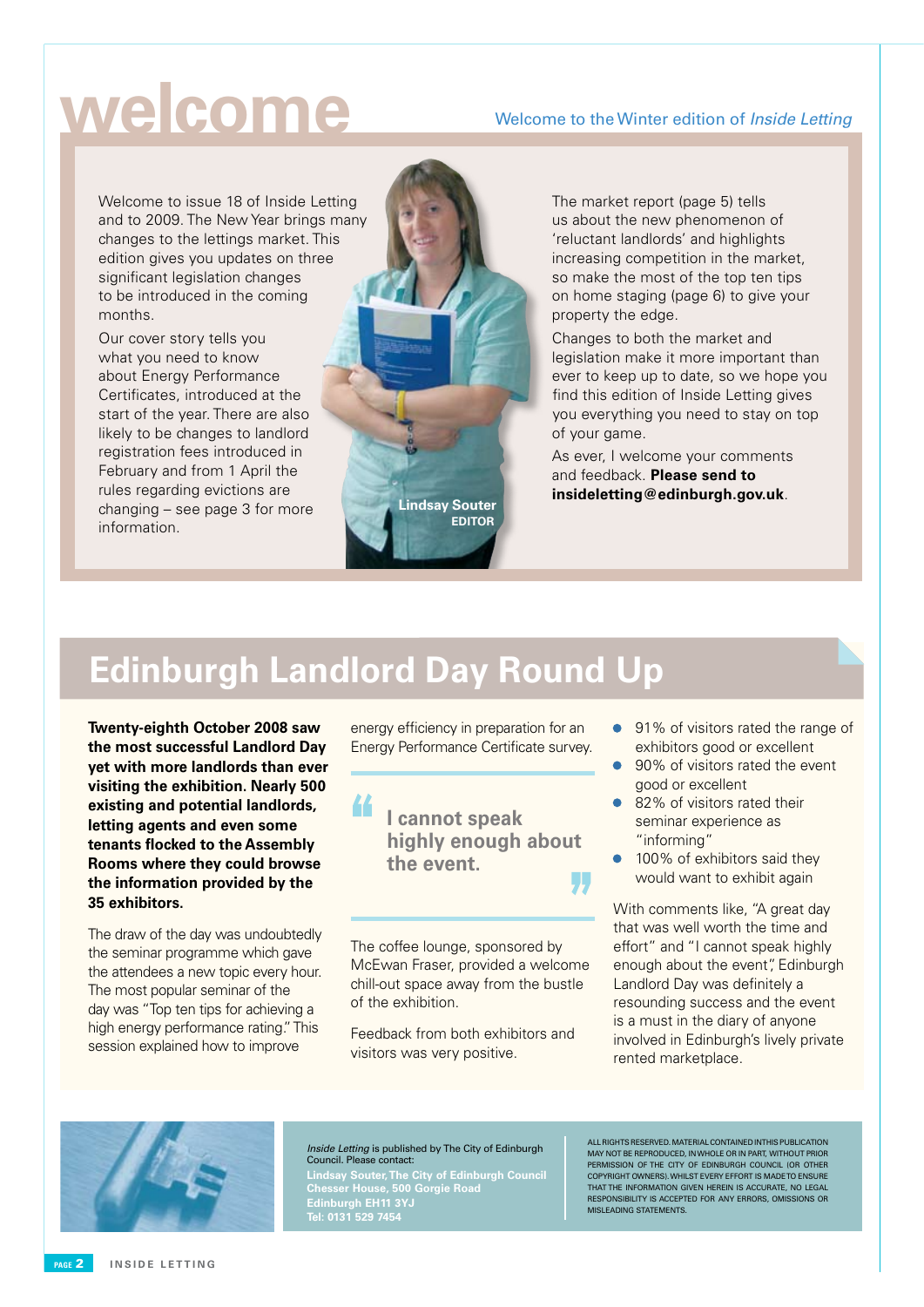### **LEGISLATION UPDATE**

## **New Eviction Requirements**

**New legislation means that all landlords will need to notify the Local Authority when they are evicting their tenants through the courts.**

Section 11 of the Homelessness etc (Scotland) Act 2003 is due to be commenced on 1 April 2009. From this date, you should make

## **Changes to registration fees and discounts**



Following the Registration of Private Landlords Consultation that was completed in November 2008, changes will be made to the fees and discounts available to landlords and agents submitting new applications or when renewing their applications. Scottish Statutory Instrument 2005 No 403, The Private Landlord Registration (Information and Fees) (Scotland) Regulations 2008 details the revised fees to be paid and the discounts to be applied.

The changes are summarised in the table on the right, and subject to final approval in Parliament, will come into effect on 12 February 2009.

For more information about the forthcoming changes or any aspect of Landlord Registration contact the Landlord Registration Team on 0131 469 5293 or email **landlordregistration@ edinburgh.gov.uk**

To view the consultation and the responses go to **http://cci.scot.nhs.uk/ Publications/2008/07/17092436/0**

the local authority aware when raising proceedings for possession. The requirement does not apply to cases where you are routinely ending a short assured tenancy and the tenant has no recourse to legal action.

Mortgage lenders will also have to notify the local authority where the owner is being evicted due to mortgage arrears. The Scottish Government intends that local authorities will receive early notice of households at risk of

homelessness due to eviction. As a local authority we hope to be able to advise your tenant on their housing options prior to them becoming homeless and would also be able to plan for the expected number of homeless households.

As soon as details are finalised, Inside Letting will update you with what you need to do. For now more information is available at:

**www.scotland.gov.uk/Topics/ Built-Environment/Housing/ access/homeless/s11**

#### **The changes are outlined below and come into effect on 12th February 2009**

| <b>Original fees</b>                                                                                                                                                                                             | <b>New fees</b>                                                                                                                                                                                                                                                     |
|------------------------------------------------------------------------------------------------------------------------------------------------------------------------------------------------------------------|---------------------------------------------------------------------------------------------------------------------------------------------------------------------------------------------------------------------------------------------------------------------|
| The principal fee is £55                                                                                                                                                                                         | No change                                                                                                                                                                                                                                                           |
| The property fee is £11 for each<br>property                                                                                                                                                                     | No change                                                                                                                                                                                                                                                           |
| The applicant specifies an agent not<br>already registered, the fee is £55                                                                                                                                       | No change                                                                                                                                                                                                                                                           |
|                                                                                                                                                                                                                  | No fee if the agent is already registered,<br>or has made a valid application, or is a<br>charity or holds an HMO licence                                                                                                                                           |
|                                                                                                                                                                                                                  | 50% fee if the agent is not registered<br>in the applicant's area but is registered<br>elsewhere                                                                                                                                                                    |
| If the agent only acts for one property<br>the fee is 50% of the principal fee $=$<br>£27.50                                                                                                                     | No discount, full fee payable                                                                                                                                                                                                                                       |
| Charities pay 20% of the total amount                                                                                                                                                                            | Charities pay no principal or property fee                                                                                                                                                                                                                          |
| Applicants with an HMO licence pay no<br>principal fees or property fee for HMO<br>properties                                                                                                                    | No change                                                                                                                                                                                                                                                           |
| For each joint owner, who is not the<br>lead owner and not a member of their<br>family, the principal fee is £55                                                                                                 | No principal or property fee for any<br>joint owners, whether they are family<br>members or not                                                                                                                                                                     |
| Applying for registration in more than<br>one local authority at the same time.<br>The principal fee is £55 for the first and<br>for each additional authority applied for<br>at the same time the fee is £13.75 | When using the internet-based system,<br>applications submitted to more than<br>one local authority at the same time will<br>receive a 50% discount of the principal<br>fee - the fee payable will be £27.50 per<br>authority                                       |
|                                                                                                                                                                                                                  | Where a landlord has already applied<br>for registration or is registered in one<br>authority or more and subsequently<br>applies for registration in another<br>authority, the application will be subject<br>to a 50% discount of the principal fee<br>$=$ £27.50 |
|                                                                                                                                                                                                                  | No change to the property fee                                                                                                                                                                                                                                       |
| Following 2 requests for a valid<br>application to be submitted a late<br>application fee of £110 is applied                                                                                                     | No change. This fee can also be<br>charged to Charities despite their<br>100% exemption from the principal and<br>property fee.                                                                                                                                     |
| Applying using the internet-based<br>application system attracts a 10%<br>discount on the total fee                                                                                                              | No change. This discount does not<br>apply to a late application fee                                                                                                                                                                                                |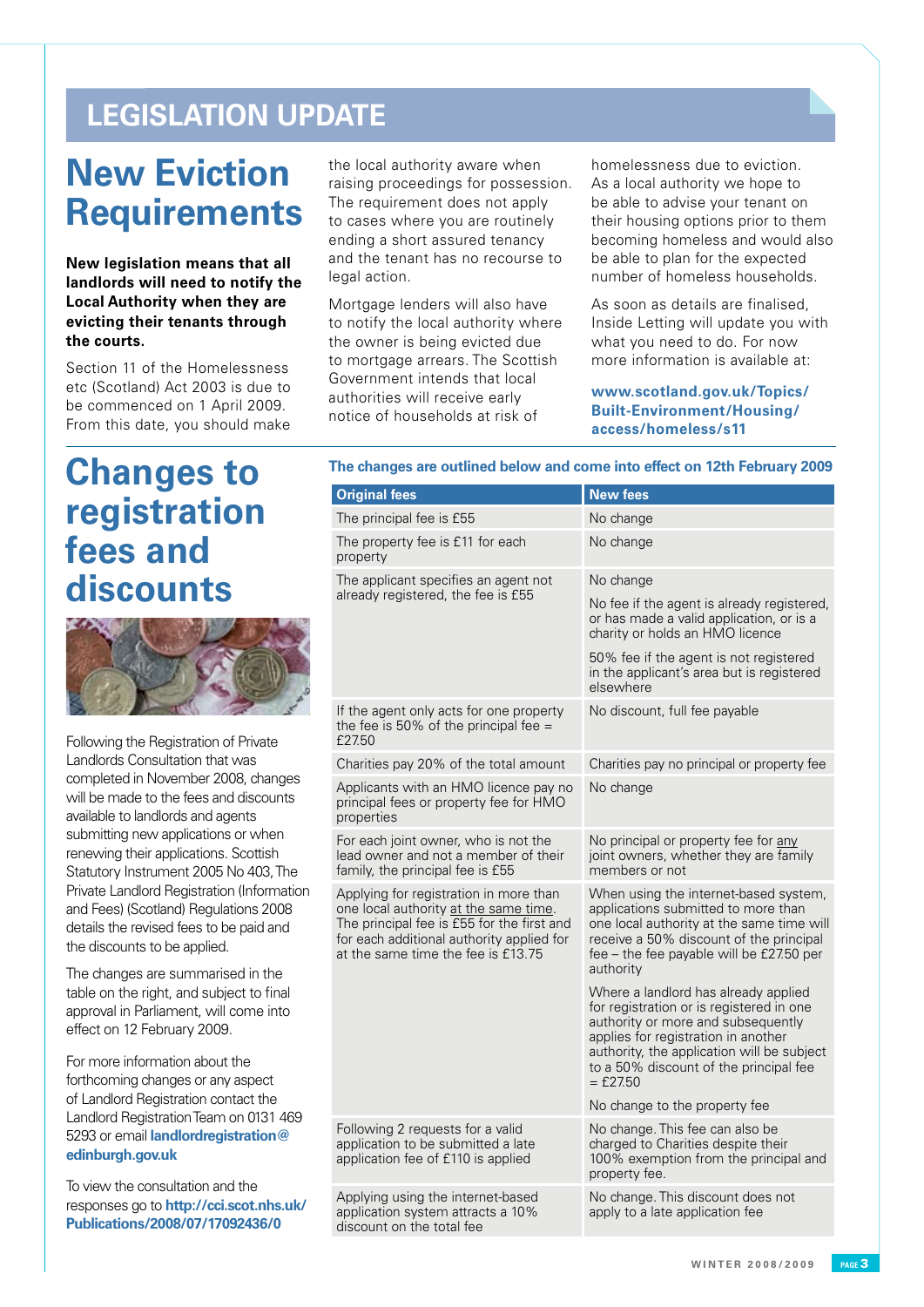## **Case Notes:**

## **obtaining a court order for eviction**

**You have served notices, your Short Assured Tenancy termination date has been and gone and yet the tenant you want to move out has made it clear that he is going nowhere!** 

Whether landlords like it or not, many tenants are very aware of their rights. Even after all the requisite notices have been served, tenants still have the right to remain in the property until they are evicted by court action. The Notice to Quit and the AT6 even inform the tenant of this.

Contrary to popular opinion, a landlord has no legal right to change the locks and throw out all the tenant's possessions. This would be an unlawful eviction in terms of Section 22 of the Rent (Scotland) Act 1984 as amended.

In Section 23 and 23 (a) of this Act it is prohibited to evict without "due process" of law. This means that it is not lawful to evict any person from residential accommodation without court authority, even after notices have been served and expired.

So how does a landlord go about obtaining a court order to evict the tenant after the expiry of the requisite notices? A landlord can raise eviction action on his own or seek legal advice from a solicitor. The process of raising the action is relatively simple but lengthy.

Two standard forms, a Summary Cause Summons for Eviction and a Statement of Claim, which sets out the facts surrounding the landlord's request for eviction, are required to be completed and lodged in court together with a court fee of £60.00.

They can be obtained from the Sheriff Court or downloaded from www. scotcourts.gov.uk.

The Court will check the papers and once satisfied with the grounds for eviction, will grant a warrant to allow the court papers to be served on the tenant and fix a date for the action to call in court; approximately six to seven weeks after papers are lodged in court.

> **A landlord is not going to be able to get tenants out of the property within a week or two of a court action being raised.** IJ.,

44

Papers must be served legally by recorded delivery or by Sheriff Officers at least three weeks prior to the "return day." The return day is seven days before the action actually calls in court, and the tenant has to receive the papers by valid legal service at least four weeks before the call date.

After the papers have been served on the tenant, the landlord should return them to court with proof of service on or before the return day. If the tenant fails to appear or is not represented on the calling date, it is likely that the Sheriff will grant eviction. However, if the tenant appears or is represented and states a defence or is offering to clear the arrears, it is likely that the landlord will not get an



eviction order. In most cases (except those proceeding under Section 33 of the Housing (Scotland) Act 1988 for compulsory repossession) where there is an offer to pay off the arrears the court is likely to continue the case. The tenant may deny the arrears in which case the court will require to hear evidence from both the landlord and the tenant at some later date, which can be five to six months away.

Once the right to evict is granted, the court will appoint a time and date after which this can proceed. The practice in Edinburgh Sheriff Court is that this date will be four weeks after the action calls in court.

Sheriff Officers can evict the tenant from the property after the appointed time and date and will advise the tenant in advance. The landlord should arrange for a joiner and / or locksmith to be in attendance with the Sheriff Officers. In most situations, the tenant will have vacated the property before the Sheriff Officers attend. However, a landlord should still go ahead with a technical eviction to legally allow a change of locks. After all that, which is probably at least 3–4 months after notices have been served, the landlord can finally take lawful possession of the property.

The wheels of justice turn very slowly. This can be particularly frustrating for landlords whose tenants are refusing to pay rent and are continuing to sit in a property and running up further arrears. On a positive note, the process itself is relatively simple, assuming that all the legalities of the notices are in order. If not, the legal process will be a mine field and the topic of another article!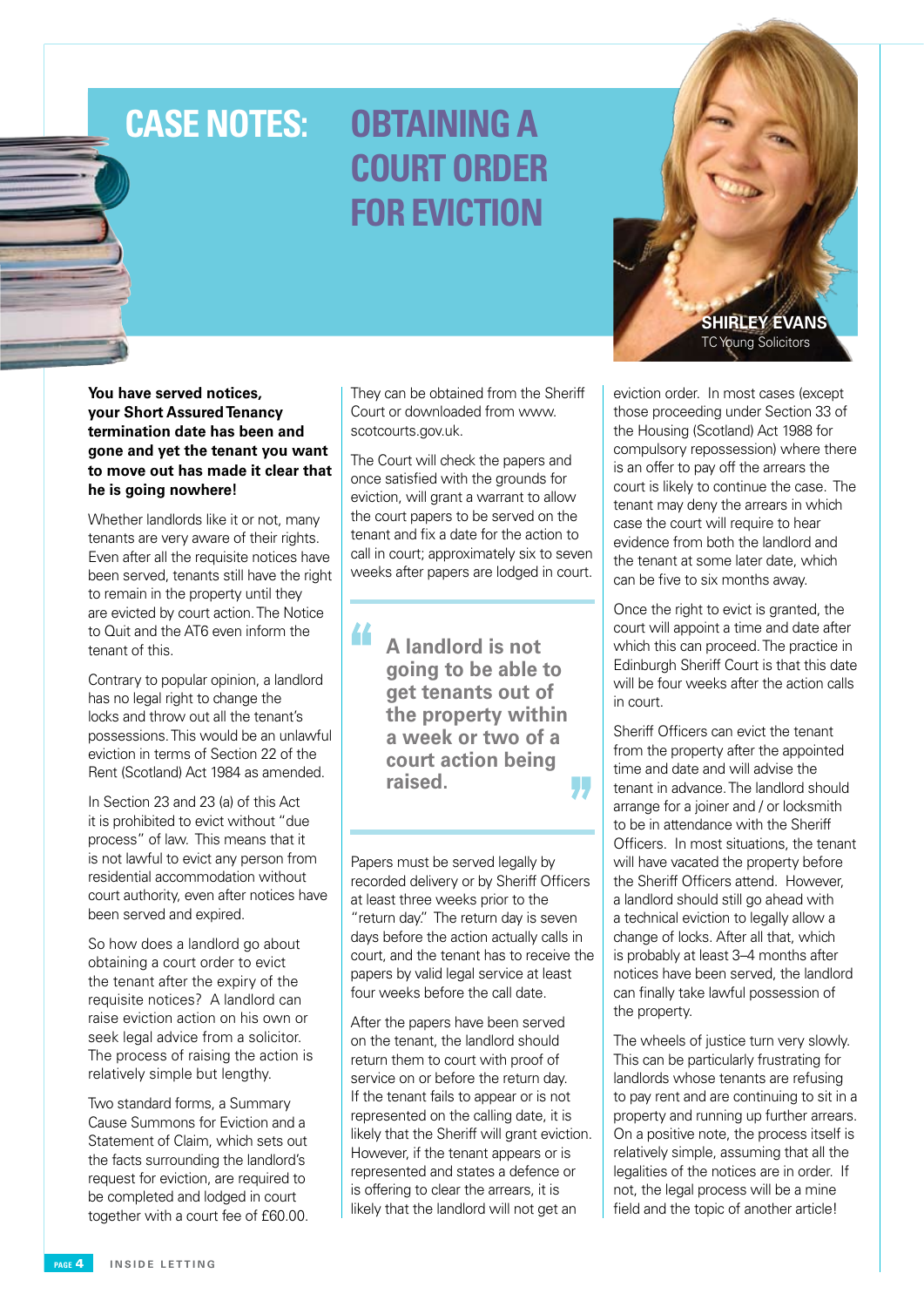# **Market Report**

## **Cullen give their thoughts on the market**





**The last few months have seen a growing number of residential properties becoming available for rent in Edinburgh and the 'reluctant landlord' has become something of a buzz word. While we are experiencing challenging times, renting out flats and houses that didn't sell is not always an easy remedy.** 

While demand for rental property appeared to be growing exponentially for a few weeks, it now appears that the supply of flats as well as houses is beginning to outstrip demand.

If mortgage funds become more readily available in the next few months, following the Bank of England's cut in interest rates, the market for buying and selling may pick up again. Nonetheless, it remains to be seen what influence higher unemployment may have and whether sellers are ready to reduce their asking prices.

Most landlords have bought with a "long term view", intending to keep their investment property for at least ten years, although many talk of 20, 30 years or even more. Where pension or inheritance planning is the aim, buying the right property that can be let over time is more important than short term economic developments. It is paramount for any prospective landlord to obtain as much information as possible about the property itself, the area it is located in and the general rental market before making a commitment.

Focussing on the student market allows landlords to lease their property for a whole year rather than six months, minimising turnover and void periods. With the universities forecasting continued growth for the next seven years, the student population should expand, thus increasing the demand for high-quality properties in desirable locations.

44 **It is paramount for any prospective landlord to obtain as much information as possible about the property.**17

All tenants expect a high quality property and excellent service from their landlord, and increasing availability over the past months means that they now have a wide choice of accommodation to view. Landlords and property management companies can gain a competitive edge through clever marketing of each property. At the moment, there is a good supply of all types of property.

 In the current economic situation, the tenants' purchasing power will set the level of affordable rent. In some sectors of the lettings market, such as ex-council suburban properties, this level has already dropped slightly. The challenge for landlords and agents is to know how rent levels are developing in order to ensure properties are marketed effectively. As well as good images and descriptions, it will become increasingly important to offer flexible viewing times and information about

the local area such as bus routes, shops and schools.

In 2009 we will see what effect measures like the Home Report will have on the housing market, which we envisage will be less fraught by 2010/11. Informed property investors are likely to see purchasing opportunities present themselves over the coming months and the Scottish system of buying and selling is thought to help avoid the 'chain effect' of sales in England. Cullen Property believes this will assist the recovery of Scotland's property market in general, allowing the country to lead the way for the UK property industry. Over time, a stable property market will ensure that a good selection of rental property is available and the residential lettings market continues to grow in a sustainable way.

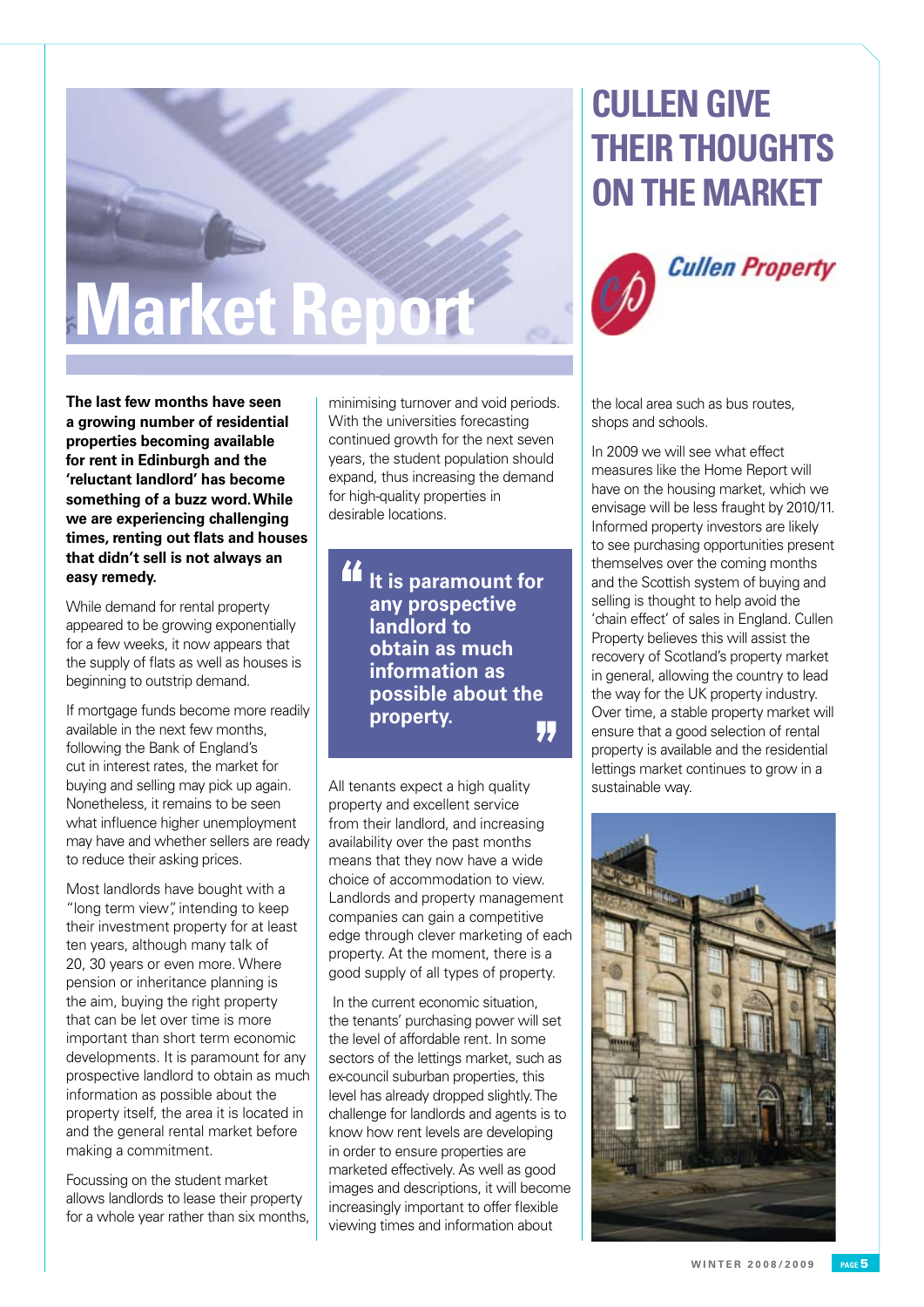# **Effective home staging**



**With current market conditions proving difficult for sellers, there are many things you can do to increase the rentability of your home. One of the most effective is home staging. Furniture by SP of Edinburgh, which specialises in dressing properties for sale and rental and provides furniture packages for landlords, has ten handy hints for marketing your property.**

- 1 Clear the clutter family pictures, figurines and mementos may be your cup of tea but to other people they're just junk. Store everything neatly away rather than stuffing it in cupboards. Consider putting larger items into storage.
- **2** Empty bins and buy fresh flowers. Apart from dead flowers and overflowing bins looking unsightly, they also give off really bad odours!
- **3** Make sure your rooms flow. There is nothing worse than a potential buyer banging their shins on the coffee table. You may have learned to live with it but others will see it as a barrier.
- 4 Get rid of big intimidating pieces of furniture. They can make rooms appear smaller than they actually are.
- **5** Make the most of old furniture. Use a throw over sofas or tables. However, always be honest about the condition of furniture on your inventory.
- **6** Introducing a colour scheme throughout the rooms will sell a lifestyle as well as the physical property itself. However, overpowering colour schemes can put tenants off.
- **7** Cleaning windows is a quick and cheap way of brightening up rooms.
- 8 Switch on lights throughout the house for the photographer taking pictures for the advert and during property viewings. This will brighten up dark areas and create ambience. If you're taking your own photographs, always take them during the day. Consider using a fisheye type lens to get more into your photo.
- **9** Make sure your bathroom is clean and tidy. Viewers don't want to find a dirty toilet or wet towels on the floor.
- 10 CLEAN, CLEAN AND CLEAN AGAIN!! A dirty house can put negative thoughts in your potential tenant's mind. It sounds really simple but you would be amazed how many people just don't bother.

So if you are planning on selling or renting your property, work through these 10 steps to help add value and encourage potential buyers or tenants to put in an offer.

#### Furniture by SP – **0131 663 0333 www.furniturebysp.com**

Letwise will run a training course on Marketing Your Property and Deposits on 30 April 2009

**To book your free place on this course contact letwise on 529 7454**

## **Roof top dangers**

**There has recently been an increase in reports of tenants accessing the roof areas through hatches in top floor tenement flats. Reports have focussed on the Newington area of the city but all landlords need to be aware of this issue.**

Those involved have been using roof spaces and platforms for general recreation including barbeques and sunbathing in the warmer months. Aside from the obvious risk to health and safety, there is a real threat of

damage occurring to the roof of the property and a high probability of disturbing other occupants in the tenement.

On one roof, beer bottles left in guttering resulted in water leaks to the upper flats, and a substantial roofing bill.

What you can do:

- If you have reason to believe that your tenants have been accessing the roof space you should speak to them and emphasise the dangers.
- **•** If your property has direct access to the roof you should consider restricting this by padlocking the hatch or placing a safety bar on any window that leads out to the roof area. Please note that these measures would not present any difficulties to the Fire Service if they require emergency access.
- Consider inserting a clause in your tenants' lease prohibiting them from accessing the roof space. If you use Letwise's model lease agreement you will already have this covered.

**If you wish to get any further advice on this issue please contact Letwise on 0131 529 7454.**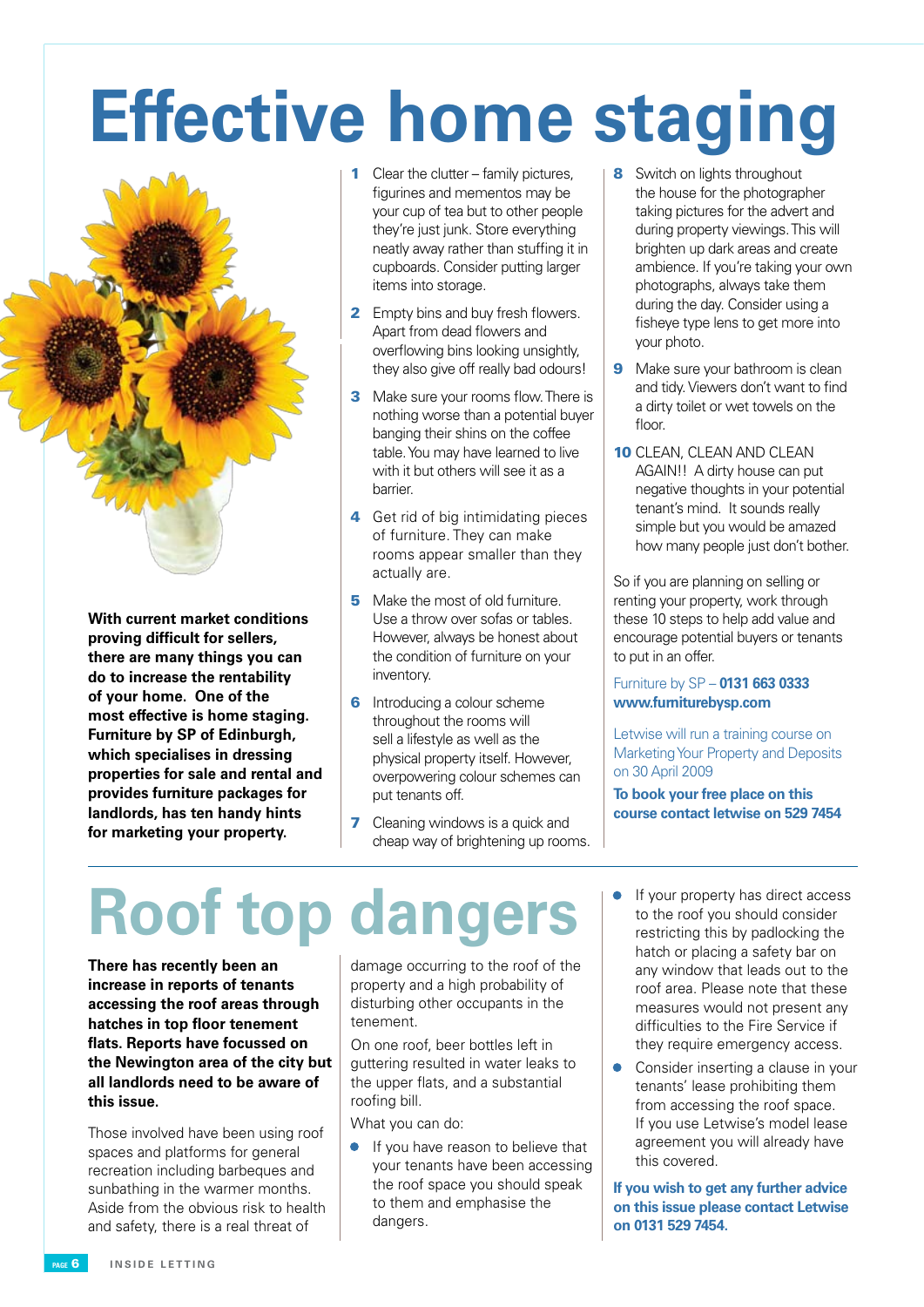# **Water leaks**

**City of Edinburgh Council officers deal with approximately 2000 calls a year about water leaks. Here's Inside Letting's tips on how to manage water leaks within your properties.**

- Tell tenants where the main stopcock is so the water supply can be cut to the property. If you don't know where this is, find out. In most cases this will stop the leak and prevent further water damage.
- Find out how to turn off the water supply for the cistern, washing machine, dishwasher and the boiler, and show your tenants.
- Make sure you know where the cold water tank is located.
- Keep bath and shower seals in good order and check for gaps and mould.
- Check the tile grout for any holes.
- Check out any significant movement in the bath or shower tray.
- Don't tile over the water supply pipes. It can make them inaccessible to a plumber. Tracing a water leak can be very destructive.
- Check pipes for excessive verdigris (green rust). This can point to pipework problems.

Overflow occurs when water constantly runs from the toilet cistern, the cold water storage tank, the boiler or the immersion heater tank. Overflow



pipes should not run all the time as it is damaging to your building.

To prevent burst pipes lag your pipes and tanks. As well as being more energy efficient it will protect them from the cold. When tenants are away from the property, ask them to set the heating to come on for a minimum of one hour per night. Alternatively, most radiators have a frost setting for these circumstances.

To avoid blocked communal drain pipes, tell tenants not to put grease, fat or food down kitchen sinks and supply a food catcher that fits over the plug hole. Cottonbuds, hair, disposable cleaning cloths, babywipes and kitchen towels can block toilets.

Make sure your tenants and neighbours have your or your agent's contact number, should they need to reach you in an emergency. Speak to your neighbours and try to resolve the issues between yourselves.

For advice on carrying out communal repairs contact Homeworks on 0131 529 7240. When looking for a plumber we recommend that you go through a trade association such as SNIPEF ensuring you get a qualified and competent plumber. Call 0131 225 2255 or visit www.snipef.org. Where you cannot resolve the issue yourselves call Property Conservation on 0131 529 4902 (for blocked drains) or Public Health on 0131 529 3030. When calling out of hours dial 0131 200 2000.

## **Bicycles – trouble in store?**

Both the City of Edinburgh Council and the police have received a number of complaints regarding bikes in common stairs. These complaints include bikes obstructing stairs and landings and of bikes being stolen.

Tenants should be reminded that bikes should be kept within the flat, but if this is not possible they should store the bikes in such a way that does not cause an obstruction anywhere within the stair area.

We advise that bikes should not be attached to the railing of stairs as this cannot only cause damage to the brittle cast iron, but railings can easily be broken should someone wish to steal the bike.

The overall security of the flats and other property within the stair starts at the common stair door. Please remind tenants to make sure that both the flat door and the common stair door are securely closed when entering and leaving; and only to permit entry into the stair to people who have a right to be there.

#### **For further bike security information visit:**

**www.soldsecure.com** 

**www.crimereduction. homeoffice.gov. uk/vehiclecrime/ vehiclecrime063htm**

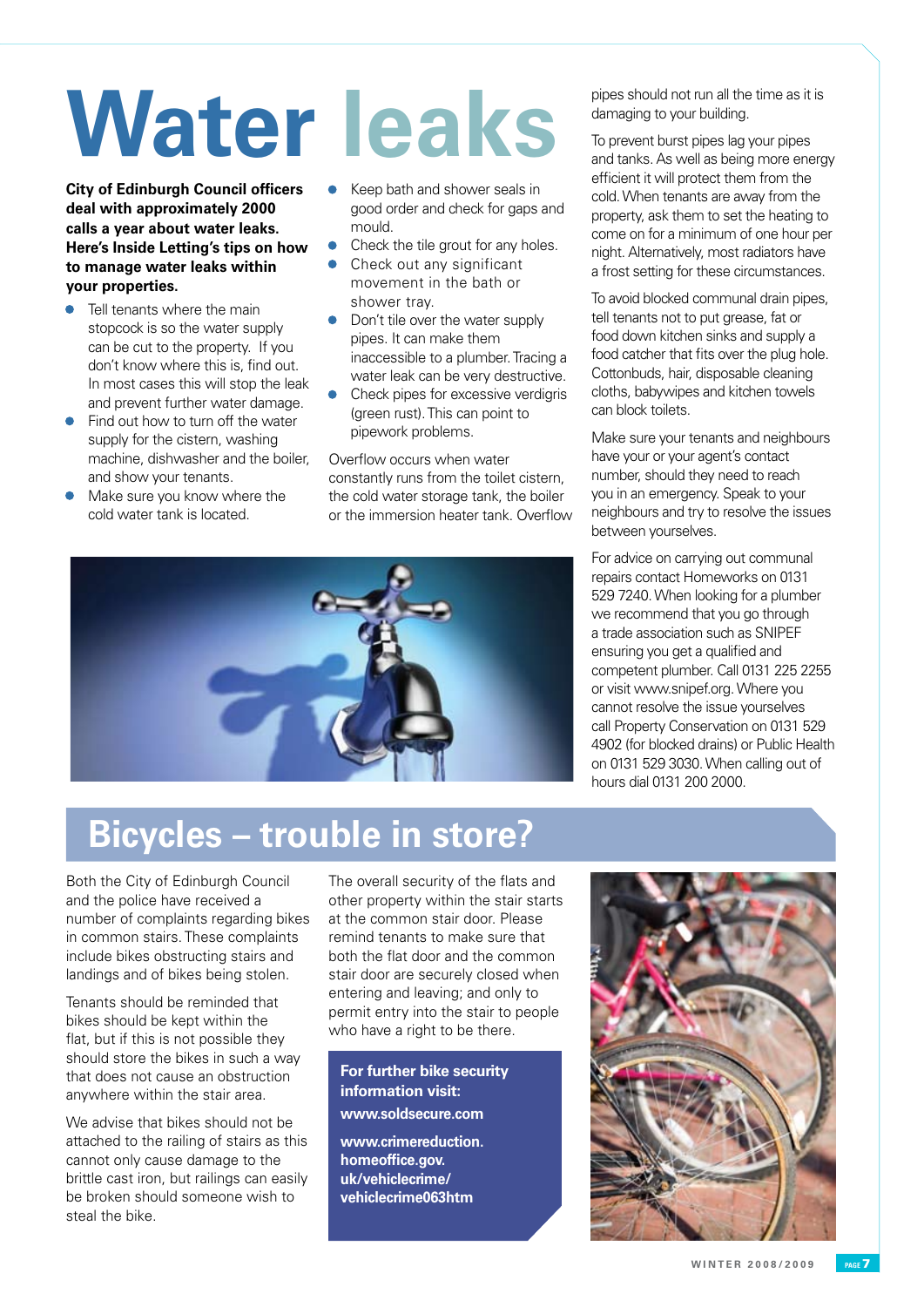## **Stamp Duty Land Tax on residential property**

#### **Chartered Accountants, Chiene and Tait clarify the changes made to (SDLT).**

Stamp Duty Land Tax (SDLT) is a tax charge on transactions relating to UK land and buildings. The purchaser of a building is required to make an SDLT return and is liable to pay the SDLT within 30 days of the effective date of a transaction. The SDLT return together with the payment of the liability will usually be arranged by the solicitor dealing with the transaction. A penalty of up to £200 can be charged for late submission of a return.

On 2 September 2008, the Chancellor announced a temporary exemption from SDLT for acquisitions of residential property with a purchase price of up to £175,000. This temporary exemption will apply for transactions undertaken from 3 September 2008 to 2

September 2009. This was introduced by the Government to demonstrate support for home buyers.

| <b>From 3 September until</b><br>2 September 2009 |       |
|---------------------------------------------------|-------|
| Purchase price up to £175,000                     | Nil   |
| Over £175,000 to £250,000                         | $1\%$ |
| Over £250,000 to £500,000                         | 3%    |
| <b>Over £500,000</b>                              | 4%    |

Disadvantaged Areas Relief can still apply for residential only property purchases. The starting point for charging SDLT is £150,000. However, as the residential property thresholds introduced from September 2008 also apply to most residential property, purchasers are advised to use the new higher thresholds.

SDLT is a 'thorn in the side' for those who invest in property. Subject to the exemptions referred to above, there

is little that can be done to avoid it and it must be kept at the forefront of the minds of landlords for budgeting purposes.

Letwise in conjunction with Chiene and Tait run Finance Matters a training course that gives an overview of taxation and bookkeeping for private landlords.

For course dates and booking details see the training brochure at the back of this magazine.

#### Disclaimer

This article is an overview of the law and provisions and does not cover all scenarios.

Reliance must not be placed on this article with respect to land and property transactions without seeking professional advice.

### **Sale and Rent Back Firms Need Statutory Regulation**

**Nicola Sturgeon has called on UK ministers to do more to protect Scottish homeowners from controversial sale and rent back schemes operated by some private landlords. Speaking about the findings of the Office of Fair Trading (OFT) report into the sale and rent back sector, Ms Sturgeon has written to Gareth Thomas, Minister for Trade, Investment and Consumer Affairs, calling for action to help those who are in financial difficulty as a result of misleading selling of some schemes.**

She went on to say: "I am deeply concerned that Scottish homeowners may be exploited by unscrupulous operators taking advantage of weak legislation. It is imperative, given the state of the housing market, that the UK Government takes speedy action to regulate the sale and rent back market and provide real protection to homeowners."

The OFT report has found that:

some consumers enter into sale and rent back transactions when this is not the best option for them

- some sale and rent back firms may mislead customers as to the value of their property or the security they have as tenants. This includes telling people they will be able to stay in their home for years, when in reality the tenancy may only be guaranteed for six to 12 months
- some firms impose substantial rent increases or even evict tenants after a short tenancy period. It is also possible that tenants may lose their homes if the landlord defaults on the mortgage, and
- some consumers are evicted because they cannot afford the agreed rent, which suggests staying in their property was not sustainable in the first place.

As a result, the main recommendation of the OFT report is that there should be statutory regulation of the sale and rent back sector by the Financial Services Authority (FSA). It recommends that there should be:

- an obligation on sale and rent back firms to be more transparent about the initial valuation and sale price, the terms of the tenancy and the amount of rent to be paid. In particular, firms must offer forms of tenancy that match the assurances they give to customers, and
- a requirement on firms to tell consumers about the free, independent advice available to them before they decide to sell.

John Fingleton, OFT Chief Executive, said:

"Recommending statutory regulation is not something we do lightly or often, however in this case we consider it necessary to put a stop to the unacceptable behaviour of some sale and rent back operators and to ensure consumers are better protected."

Download Sale and rent back – an OFT market study (pdf 494 kb) from:

**http://www.oft.gov.uk/shared\_oft/ reports/consumer\_protection/ oft1018.pdf**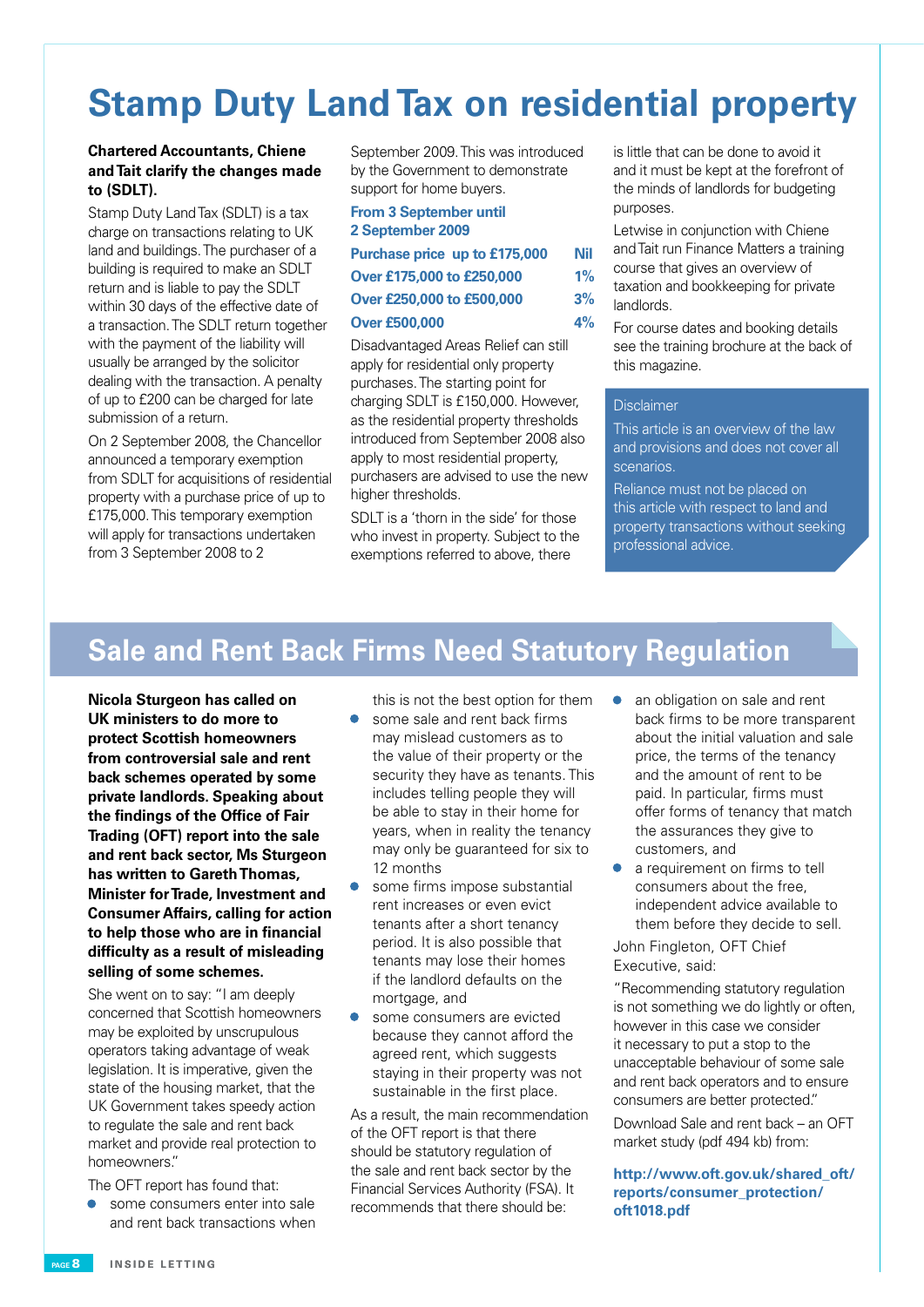## **letwise**

Letwise offers a programme of training and briefing events for private landlords in Edinburgh. These courses are designed to inform landlords about the various aspects of property and tenancy management and to update on any changes which impact on the private rented market.

#### Landlord Training Programme: April 2009 – June 2009

#### TRAINING SESSIONS AT A GLANCE **Saving Money on Domestic Energy**

#### APRIL

- **e** Saving Money on Domestic Energy Thursday 2 April 2009, 1 pm – 4 pm European Room, City Chambers
- **Marketing Your Property and Deposits** Thursday 30 April 2009, 1 pm  $-5$  pm Midlothian Suite, Lothian Chambers

#### **MAY**

- **Safety Requirements for your Property** Thursday 7 May 2009, 1 pm  $-4$  pm Contract Heating, 2B Bankhead Crossway
- **e** Fire, Electrical and Plumbing Regulations Thursday 14 May 2009, 1 pm – 4 pm Midlothian Suite, Lothian Chambers

#### **JUNE**

- **e** Tenancy Agreements Thursday 4 June 2009, 5.45pm – 8.30pm European Room, City Chambers
- **e** Recovery of Possession Thursday 11 June 2009, 5.45pm – 8.00pm European Room, City Chambers
- **The Law of Repairs** Thursday 18 June 2009, 5.45pm – 8.00pm European Room, City Chambers

Thursday 2 April 2009, 1 pm  $-4$  pm Venue: European Room, City Chambers, High Street, Edinburgh, EH1 1YJ

Energy Performance Certificates now have to be provided to prospective tenants or buyers and may have an impact on rent levels and property values. Increased energy efficiency enhances the quality of housing, reduces fuel poverty, lowers the incidence of cold related illnesses, and promotes affordable warmth. This, in turn, can lead to more stable tenancies and lower maintenance costs for your properties. All householders, including private and social landlords, are now being encouraged to meet a range of energy efficiency targets in order to reduce the amount of energy being wasted in Edinburgh homes by 30%. Landlords can secure tax benefits under the Landlords Energy Saving Allowance as well as benefit from a range of energy efficiency grants by making their rental property more energy efficient.

It is important that as an owner and a private landlord you are aware of changes and developments in this area and know what advice, assistance and grants are available to you.

#### **Is it for you?**

This briefing session will be of benefit to any landlord or letting agent interested in making their rental property more energy efficient, cost effective and attractive in a competitive rental market.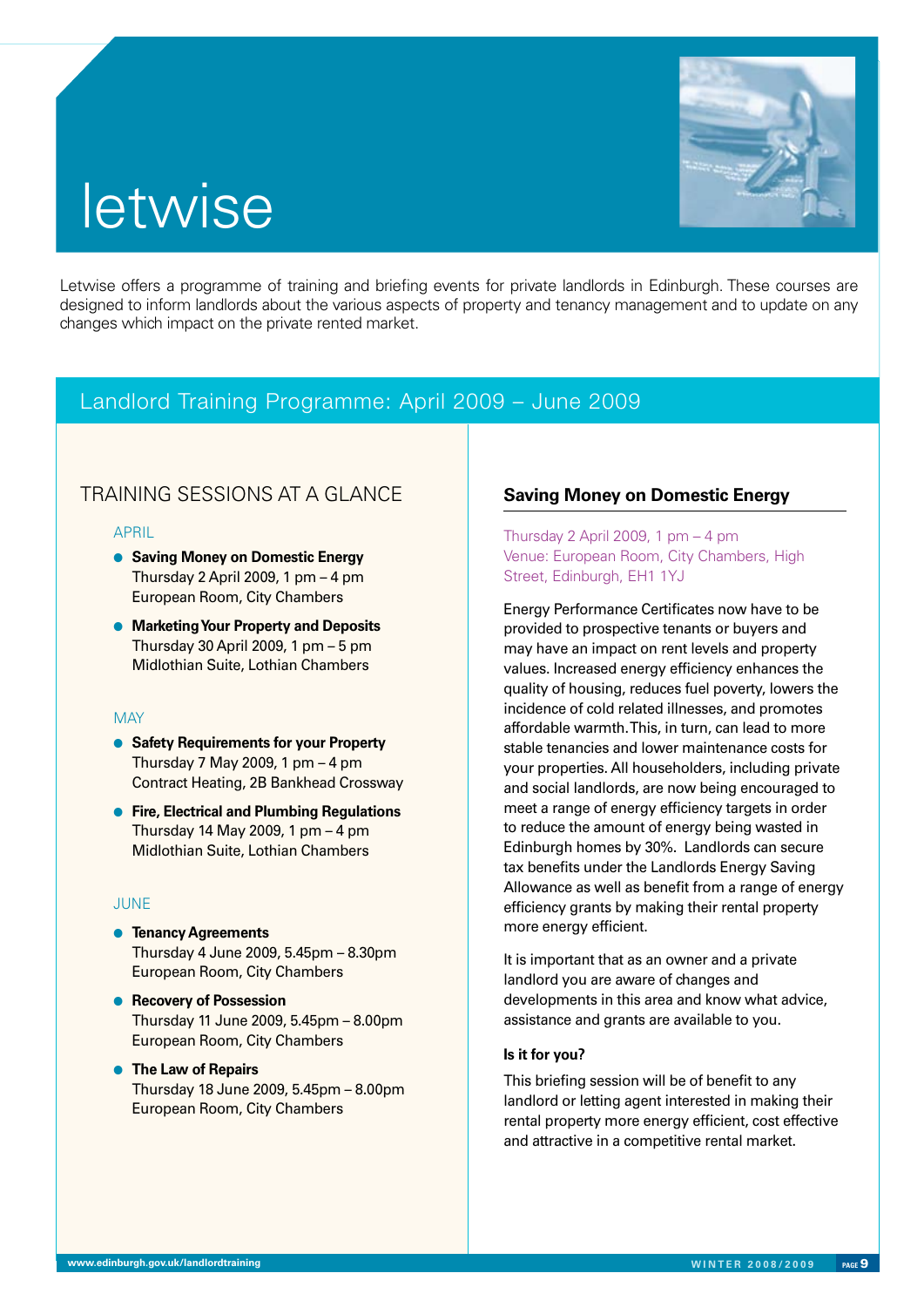#### **Marketing Your Property and Deposits**

#### Thursday 30 April 2009, 1 pm – 5 pm Venue: Midlothian Suite, Lothian Chambers, George IV Bridge, Edinburgh, EH1 1RN

This course is designed to inform landlords and letting agents on how to market and stage their property effectively in a highly competitive letting environment. The course will also cover best practice when dealing with tenants' deposits and will address the many varied problems relating to creating holding deposits and making deductions from security deposits. Other aspects covered will include dealing with guarantors and distance selling regulations.

#### **Course objectives**

By the end of the course delegates will:

- understand how to effectively market a property and achieve optimum rents;
- understand the legal implications if they let a property without the tenants actually viewing the property (Distance Selling Regulations);
- understand the legalities and implications of requesting a rent guarantor;
- understand the legal requirements around deposits; and
- be aware of how to deal with disputes around deposits.

#### **Is it for you?**

This course is beneficial both for newcomers to the private renting business and experienced landlords and letting agents alike.

#### **Safety Requirements for your Property**

Thursday 7 May 2009, 1 pm  $-4$  pm Venue: Contract Heating, 2B Bankhead Crossway South, Edinburgh EH11 4EX

This course, delivered by Contract Heating (members of NICEIC, the Fire Protection Association and CORGI approved) will give delegates practical experience on how to identify problems and faults within their property in relation to heating systems, water supplies and electrical systems. It will also show delegates how to read various safety certificates and identify what needs to be actioned.

#### **Course objectives**

By the end of the course delegates will:

- have gained practical experience on identifying problems and faults within their property;
- have an awareness of what is required to provide safe accommodation for their tenants;
- know what procedures to follow in a gas emergency; and
- understand how to read safety certificates and identify any actions that are required to be taken.

#### **Is it for you?**

This course is intended for both new and experienced landlords and letting agents. Please note as this is a workshop based, practical course, numbers are limited to 8 delegates per course. It is advised that you book early!

#### **All of these courses are free of charge.**

**You can book a place by contacting letwise on 0131 529 7454 or e-mailing: letwise@edinburgh.gov.uk**

**For further information about these courses or future training events, contact our Training and Development Officer, Rachel Fleming on 0131 529 2177 or e-mail: rachel.fleming@edinburgh.gov.uk**

Due to the high level of non attendance at courses recently, we have changed our policy. Delegates who fail to cancel their place on the course and subsequently do not attend, will be excluded from all remaining courses in the quarter. This is to enable us to maximise capacity and make sessions as cost effective as possible. This does not prevent delegates from booking on courses within the next advertised quarter.

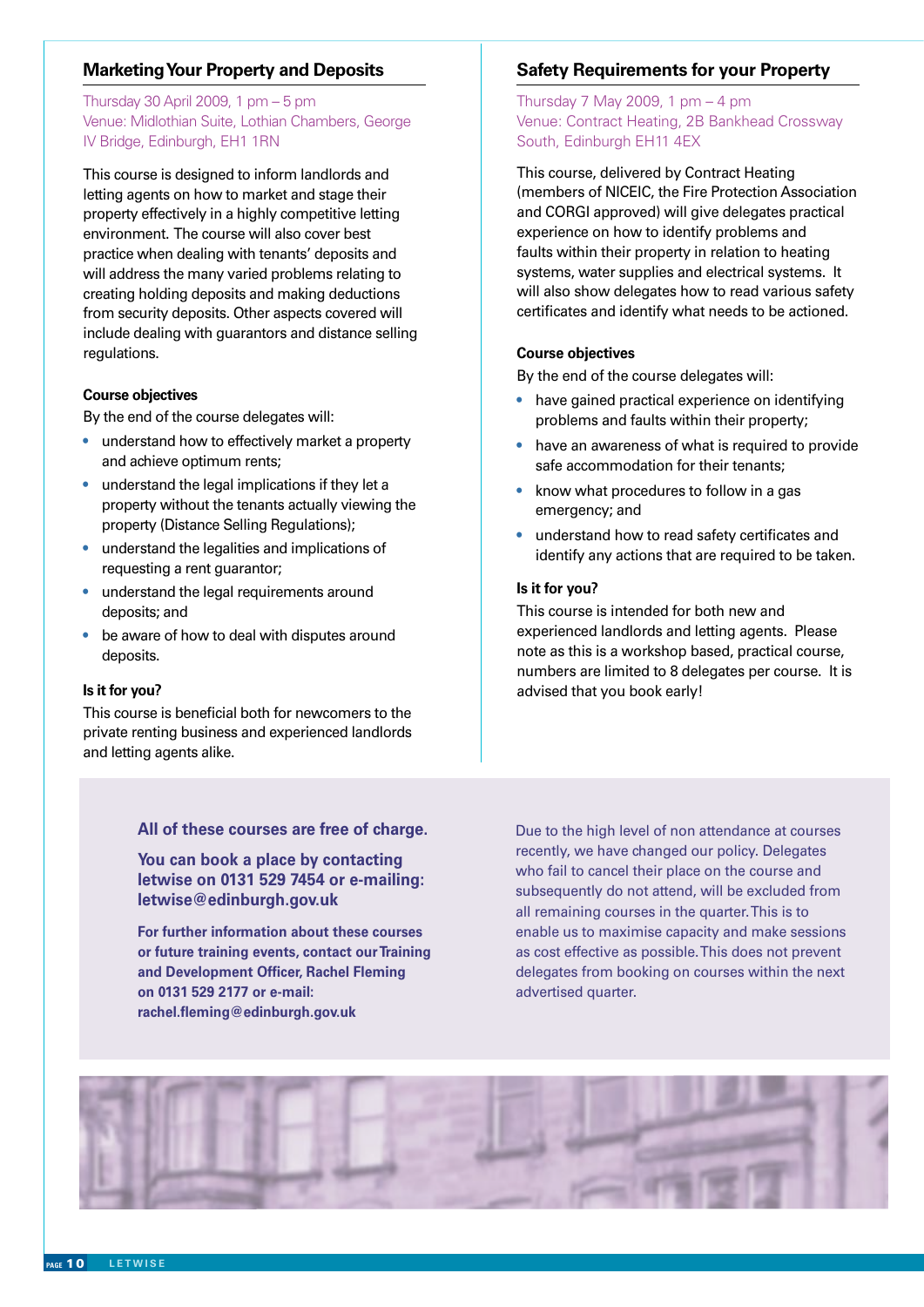#### **Fire, Electrical and Plumbing Regulations**

Thursday 14 May 2009, 1 pm – 4 pm Venue: Midlothian Suite, Lothian Chambers, George IV Bridge, Edinburgh, EH1 1RN

This course will inform landlords and letting agents on the new property standards in relation to fire, electrics and plumbing.

#### **Course objectives**

By the end of the course delegates will:

- be aware of the importance of good fire safety in rented property and why it is taken so seriously;
- be aware of new building regulations; and
- be aware of water byelaws operated by Scottish Water.

#### **Is it for you?**

This course is recommended for all private landlords and letting agents.

#### **Tenancy Agreements**

Thursday 4 June 2009, 5.45pm – 8.30pm Venue: European Room, City Chambers, High Street, Edinburgh, EH1 1YJ

This course will identify the key elements for inclusion in tenancy agreements, and suggest good practice issues in establishing assured and short assured tenancies.

#### **Course objectives**

By the end of this course delegates will:

- be aware of the legal requirements and pitfalls in creating assured and short assured tenancies
- be aware of unfair contract terms in leases and how to avoid these
- be aware of the legal rights and obligations of landlords and tenants
- understand what action can be taken against tenants if things go wrong; and
- be aware of what could be construed as harassment.

#### **Is it for you?**

This course is intended for private landlords and letting agents involved in creating tenancy agreements whether let to individuals / families or shared occupancy. It is intended to cover assured and short assured tenancies, and is not intended to address resident landlords or protected tenancies.

#### **Recovery of Possession**

Thursday 11 June 2009, 5.45pm – 8.00pm Venue: European Room, City Chambers, High Street, Edinburgh, EH1 1YJ

This course will enable delegates to understand the legal requirements and pitfalls in successfully recovering possession of their property under the assured and short assured tenancy regime.

#### **Course objectives**

By the end of the course delegates will:

- understand the mandatory and discretionary grounds for repossession
- understand the legal requirements to successfully regain possession at the end of a lease
- be aware of the notices and procedures required in repossession
- be aware of what can go wrong when seeking possession, and how to avoid these problems; and
- understand court processes.

#### **Is it for you?**

This course is intended for both new and experienced landlords and letting agents. It is not designed for resident landlords.

#### **The Law of Repairs**

Thursday 18 June 2009, 5.45pm – 8.00pm Venue: European Room, City Chambers, High Street, Edinburgh, EH1 1YJ

This course will look at the rights and duties landlords and tenants have in cases of disrepair and where these rights and duties come from.

#### **Course objectives**

By the end of this course delegates will:

- be aware of statutory and common law repairing obligations
- understand the requirements of the Repairing **Standard**
- be aware of how the Private Rented Housing Panel operates
- have an understanding of gas safety, furniture and fire safety regulations, and electrical safety.

#### **Is it for you?**

This course is designed for both new and experienced landlords and letting agents.